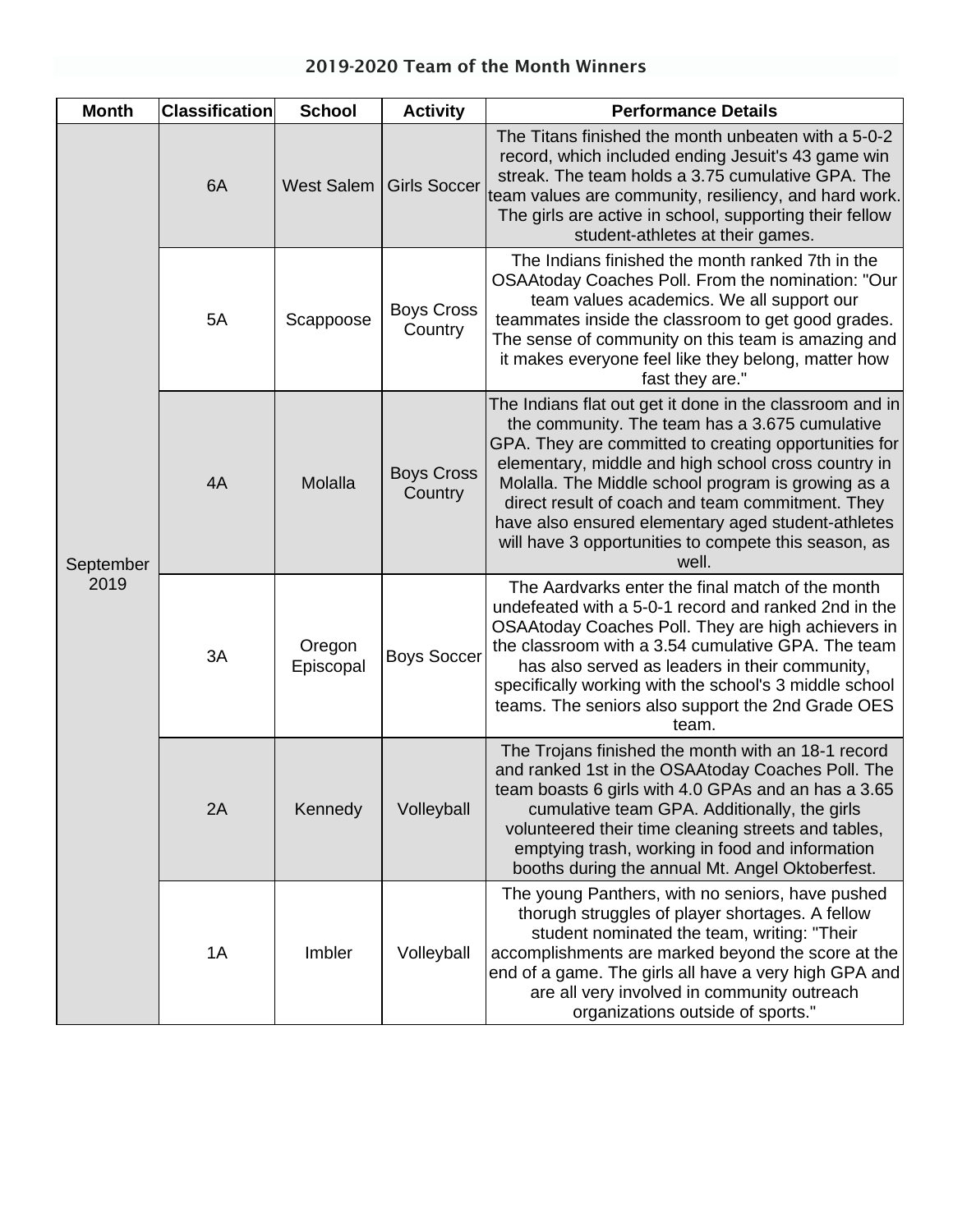| October<br>2019 | 6A | McMinnville  | Volleyball | The Grizzlies went 9-1 in the month, securing the Pacific<br>Conference championship for the first time in 15 years.<br>The team earned Academic All-State honors with a 3.77<br>cumulative GPA. They also started a "No one eats alone"<br>day once a week where all members of the program wear<br>team gear and walk the halls looking for students who are<br>eating alone. If the student wants, our players sit down<br>and spend some time just hanging out with them. They<br>also invite the student to their games to make a positive<br>connection.                                                                                                                                                                                                              |
|-----------------|----|--------------|------------|-----------------------------------------------------------------------------------------------------------------------------------------------------------------------------------------------------------------------------------------------------------------------------------------------------------------------------------------------------------------------------------------------------------------------------------------------------------------------------------------------------------------------------------------------------------------------------------------------------------------------------------------------------------------------------------------------------------------------------------------------------------------------------|
|                 | 5A | North Eugene | Volleyball | North Eugene volleyball held their second annual Fight<br>Like Nancy breast cancer awareness match and auction<br>on Oct. 15 vs Thurston High School, raising over \$8,000<br>for the Oregon Cancer Foundation. Nancy is the mother of<br>current team member Emily Collie and lost her battle with<br>the disease almost two years ago. The slogan used is a<br>reminder to continue to work hard, be kind, and live life to<br>the fullest every day.                                                                                                                                                                                                                                                                                                                     |
|                 | 4A | <b>Banks</b> | Volleyball | At the suggestion of Banks head coach Aubrey Rue, the<br>Braves and Valley Catholic teamed up to raise over<br>\$4,000 for three women battling breast cancer - a former<br>Banks volleyball coach, the mother of a Banks player, and<br>the mother of a Valley Catholic player. The teams<br>designed t-shirts that incorporated Brave and Valiant and<br>sold them prior to their match on October 17.                                                                                                                                                                                                                                                                                                                                                                    |
|                 | 3A | Warrenton    | Volleyball | The Warriors posted an undefeated league season,<br>winning their second consecutive Coastal Range League<br>Championship. In addition to their efforts on the court, the<br>varsity team posted an outstanding 3.52 team GPA. Many<br>members of the team pack holiday meals and wrap gifts<br>during the holiday season. In addition, the entire program<br>holds a 4-day summer camp where all the girls volunteer<br>their time to help give back to the youth in our local region.                                                                                                                                                                                                                                                                                     |
|                 | 2A | Toledo       | Football   | Currently sitting at 7-1, the Toledo Boomers are having a<br>successful season on the field. However, they were<br>nominated for their attitude and actions off the field. From<br>Central Linn's head coach: "Toledo's Football team came<br>to our school to play us. Their team was full of respect,<br>class, and courage when we played them. Not only did<br>they win the game by a large margin, they were great<br>sports throughout the game and afterward. When they<br>cleared the field, they came over to our stadium and<br>cleaned up trash on the ground that fans had left. I was<br>completely take a back by this action. That shows a team<br>that is doing great things for the community at large and I<br>believe they need to recognized for this." |
|                 | 1A | Crow         | Volleyball | With having no seniors and only two juniors, the Cougars<br>made it to playoffs. These girls give great effort on and off<br>the court. The team members often practice their skills<br>during lunch. In the classroom, their combined GPA is<br>high, with many team members being straight A students.<br>They are also committed to the community, with several<br>also participating in cheer, a part of the school's FFA<br>program, members of the ASB, and one player even<br>competes in archery.                                                                                                                                                                                                                                                                   |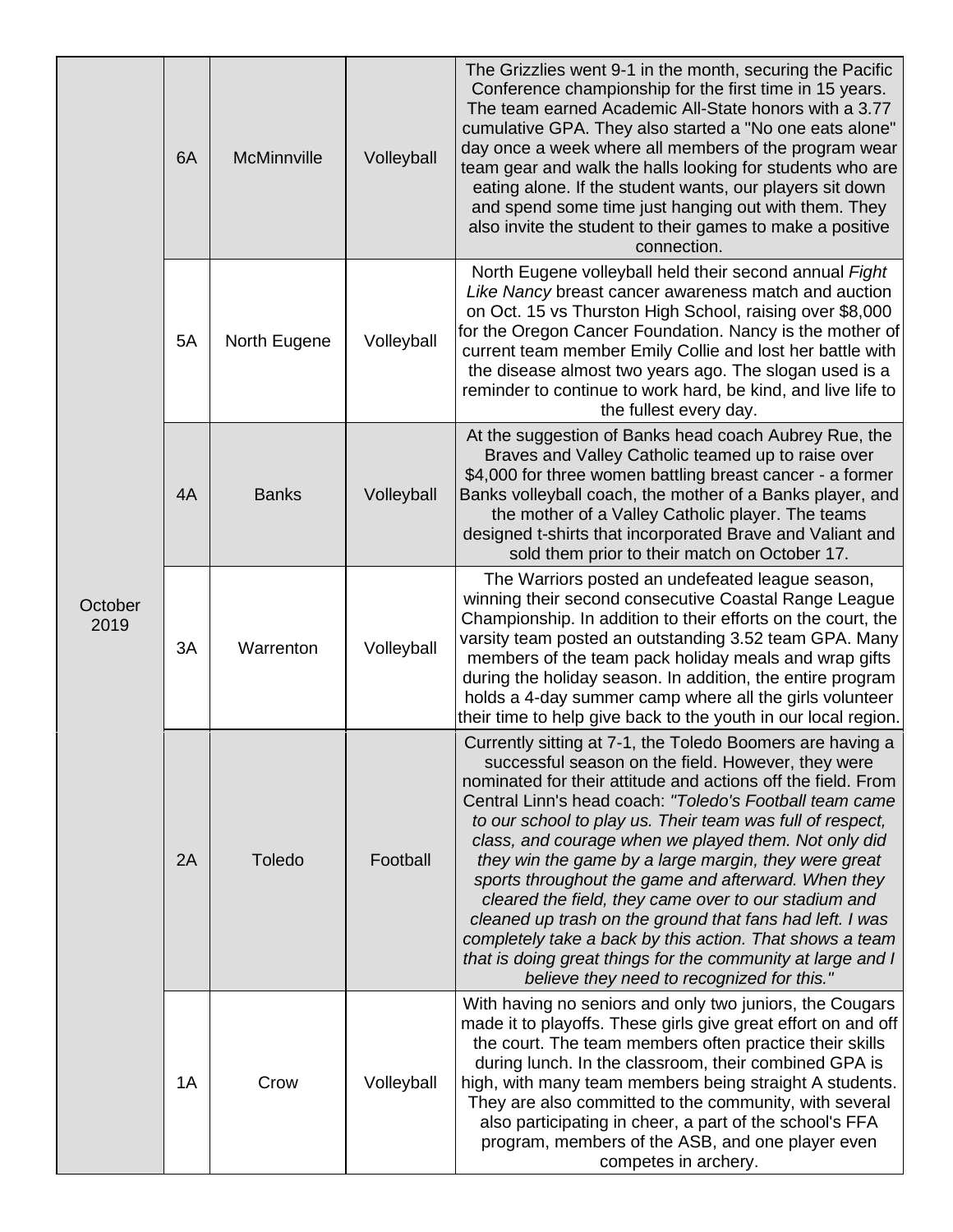| November<br>2019 | 6A | <b>Bend</b>            | Cross<br>Country              | The Lava Bears program had 148 athletes on the team<br>this fall. The girls team placed 11th and the boys team<br>18th at the 6A State Championship. The boys team is 4th<br>in Academic All-State. The program volunteered to pick up<br>litter throughout the community with a litter pick up run.<br>The team also hosted the Oxford Classic meet, welcoming<br>29 teams to participate. They also volunteered at the<br>Bigfoot 10K to support community runners. The race<br>raises money to support all Central Oregon XC teams.                                                       |
|------------------|----|------------------------|-------------------------------|----------------------------------------------------------------------------------------------------------------------------------------------------------------------------------------------------------------------------------------------------------------------------------------------------------------------------------------------------------------------------------------------------------------------------------------------------------------------------------------------------------------------------------------------------------------------------------------------|
|                  | 5A | <b>Crescent Valley</b> | <b>Girls Soccer</b>           | The Raiders won their second straight 5A State<br>Championship, shutting out their last 8 opponents. They<br>continue to excel in the classroom posting a 3.7 team<br>GPA, 6th best for Academic All-State. In addition to<br>working with Special Olympics, the program also<br>continues to raise awareness and money for Project<br>H.E.R., a local breast cancer support foundation.                                                                                                                                                                                                     |
|                  | 4A | Philomath              | <b>Boys Cross</b><br>Country  | The Warriors not only won the 4A State Championship,<br>but they also had the top team GPA for all 4A cross<br>country teams in the state. In fact, six of the boys who<br>raced at state have perfect 4.0 GPAs. And all seven boys<br>registered lifetime best times at state to upset Sisters for<br>the team title.                                                                                                                                                                                                                                                                       |
|                  | 3A | <b>Burns</b>           | <b>Girls Cross</b><br>Country | The Hilanders won the 3A State Championship for the first<br>time in school history. They qualified for Academic All-<br>State with a 3.78 cumulative GPA. The school AD<br>expressed: "Our girls are wonderful assets to our school in<br>many ways, they are helpful in the classrooms, respectful<br>and always ready to participate in a positive manner. They<br>are an inspiration to many on how hard they work on and<br>off the course. They have dedicated a large amount of<br>their time this year to their team to reach their goals of<br>winning our first ever state title." |
|                  | 2A | <b>Central Linn</b>    | <b>Girls Cross</b><br>Country | The Cobras won their league championship for the first<br>time since starting the program 5 years ago. The team<br>holds a GPA over 3.8. Seven of the eight runners also<br>played on the varsity girls soccer team. In addition, the<br>girls are also active in FFA, Leadership and Band.                                                                                                                                                                                                                                                                                                  |
|                  | 1A | Veritas                | <b>Boys Cross</b><br>Country  | Despite representing the smallest school, the Vanguard<br>finished 7th at the State Championships. They are also<br>the top Academic All-State team with a 3.86 cumulative<br>GPA. The team helped run the Champoeg Middle School<br>meet this fall, while also supporting Loads of Hope and<br>Operation Christmas Child.                                                                                                                                                                                                                                                                   |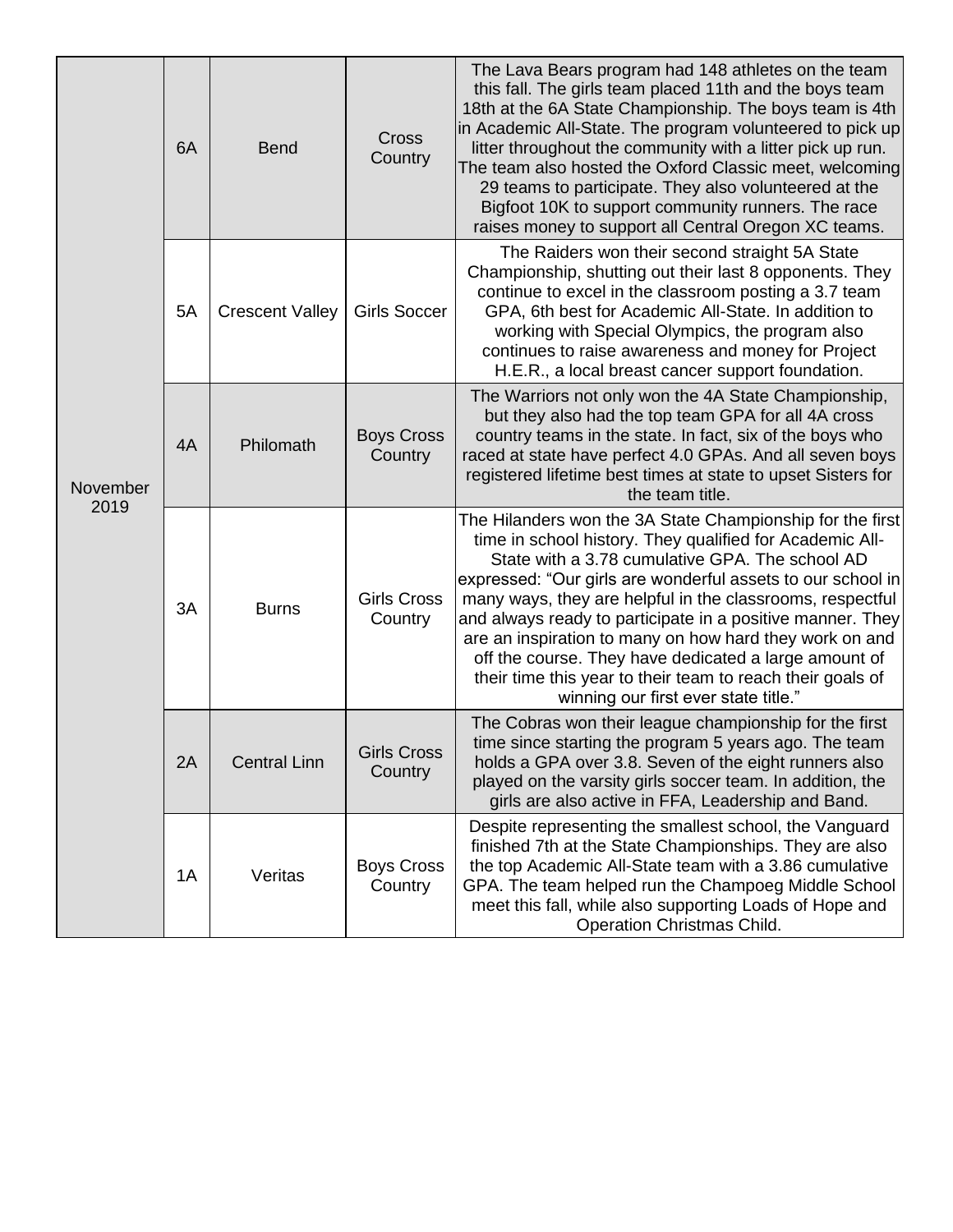| December<br>2019 | 6A | <b>Central Catholic</b>     | Football                         | The Rams won the state title 49-28. In the classroom, they<br>held a 3.4 cumulative GPA. The team is also dedicated to<br>serving others. For example, the team's seniors have given<br>3,000+ hours of community service during their time at<br>CCHS.                                                                                                                                                                                   |
|------------------|----|-----------------------------|----------------------------------|-------------------------------------------------------------------------------------------------------------------------------------------------------------------------------------------------------------------------------------------------------------------------------------------------------------------------------------------------------------------------------------------------------------------------------------------|
|                  | 5A | Hillsboro                   | Girls<br><b>Basketball</b>       | The Spartans finished the month with a 6-3 record and a<br>#8 OSAA Ranking.                                                                                                                                                                                                                                                                                                                                                               |
|                  | 4A | Seaside                     | <b>Boys</b><br><b>Basketball</b> | The Seagulls finished the month with an 8-1 record and #3<br>ranking in the OSAAtoday Coaches Poll.                                                                                                                                                                                                                                                                                                                                       |
|                  | 3A | <b>Catlin Gabel</b>         | <b>Boys Soccer</b>               | The Eagles finished the season with a perfect 19-0 record,<br>culminating with a state championship. Academically, all<br>team members are on-track to attend four-year colleges.<br>The team has done community work with Special Olympics<br>Oregon, Explorer Post 58, Red Cross blood drives, and<br>THRIVE, an organization to support refugee youth.                                                                                 |
|                  | 2A | Culver                      | Wrestling                        | The Bulldog wrestling program continued its storied<br>tradition with a win in the 16-team Culver Invitational. The<br>team remains ranked #1 in the OSAAtoday Coaches Poll.<br>Off the mat, the team works hard academically and held a<br>Christmas Tree Fundraiser for the community.                                                                                                                                                  |
|                  | 1A | Elgin                       | Girls<br><b>Basketball</b>       | The young Huskies finished the month with a 7-2 record.<br>The team is very active in school, with several of the<br>students holding officer positions in such groups as FFA,<br>FBLA, and the Associated Student Body.                                                                                                                                                                                                                  |
| January<br>2020  | 6A | David Douglas               | <b>Boys</b><br><b>Basketball</b> | The Scots, along with the girls basketball team, have made<br>a commitment to promote literacy in David Douglas<br>schools. To combat the risk of illiteracy for students from<br>low-income households, they developed a program called<br>"Scots Readers," which serves 2nd graders in the district.<br>Students are given books, posters, t-shirts and meet with<br>our varsity basketball players about the importance of<br>reading. |
|                  | 5A | <b>Hood River</b><br>Valley | Swimming                         | This is the 2nd year in a row the swim teams have offered<br>free community swim lessons on Friday nights in January.<br>The local pool's Friday night swims are only \$1 and it<br>attracts many lower income families in the area. The<br>lessons are a way that the Eagles give back to their<br>community. Both the boys and girls teams participate and<br>work together to help teach the community how to swim.                    |
|                  | 4A | Gladstone                   | Dance/Drill                      | The Gladstone Galdettes completed the fall season with an<br>abundance of success, winning in Small Pom at each<br>competition, including the title for the first time from the<br>DDCA Championships. Off the dance floor, the team<br>participates in a variety of clubs like National Honors<br>Society and Key Club, take honors classes, and 6 of the 11<br>dancers are on student senate.                                           |
|                  | 3A | Riverdale                   | <b>Boys</b><br><b>Basketball</b> | The Mavericks are off to a 13-3 record, currently ranked #6<br>in the OSAA 3A classification. The team boasts a strong<br>3.73 cumulative G.P.A. There has been a tremendous<br>improvement on the court from last season and large<br>program turnout this season, requiring a second JV2 boys<br>team.                                                                                                                                  |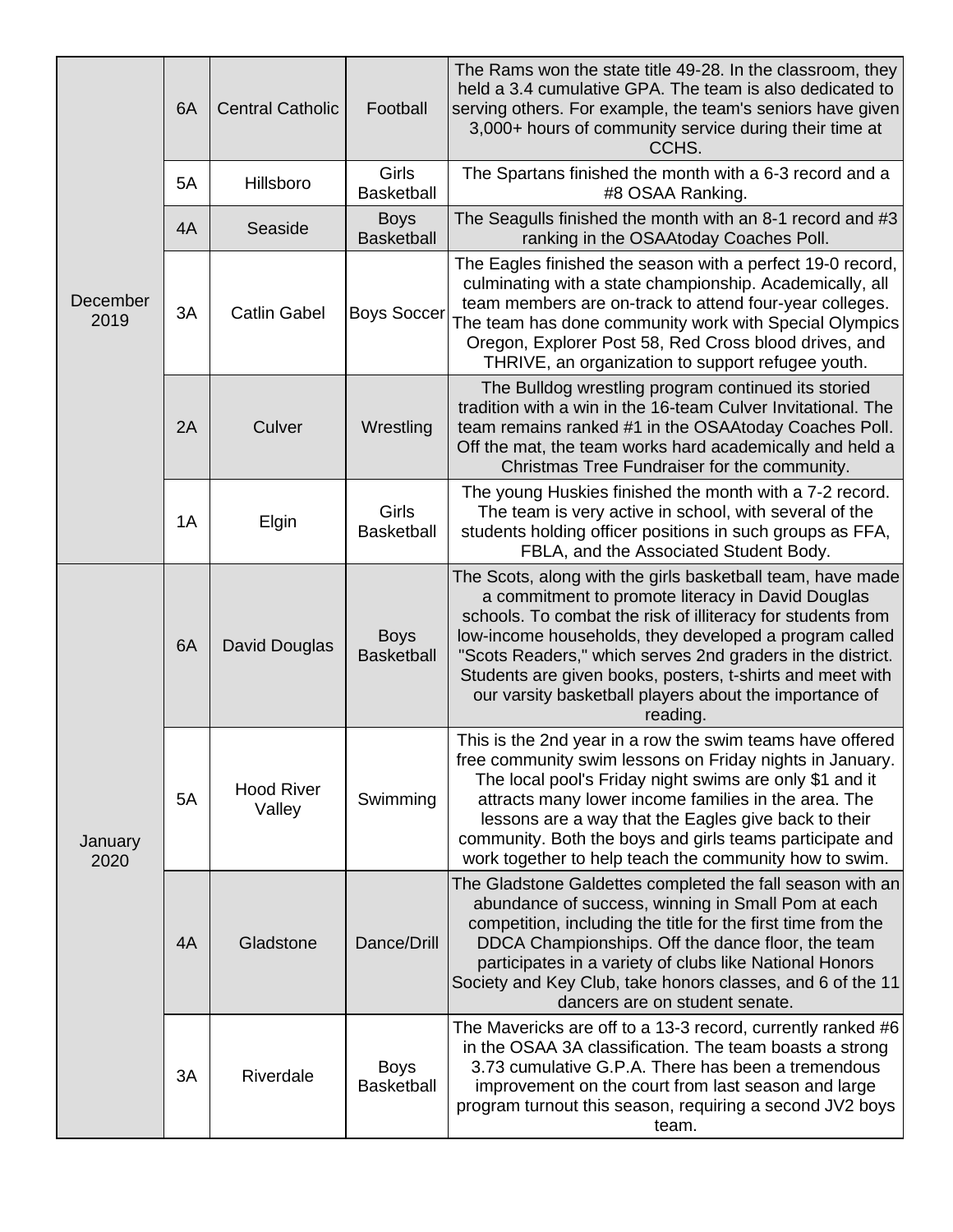|                  | 2A | <b>Grant Union</b>      | <b>Boys</b><br><b>Basketball</b> | The Prospectors are currently 6-1 in January and are atop<br>the Blue Mountain Conference standings. The team has an<br>average 3.3 GPA. They give back by doing the SEI<br>cleanup day and donating time to Salvation Army.                                                                                                                                                                                                                                                                         |
|------------------|----|-------------------------|----------------------------------|------------------------------------------------------------------------------------------------------------------------------------------------------------------------------------------------------------------------------------------------------------------------------------------------------------------------------------------------------------------------------------------------------------------------------------------------------------------------------------------------------|
|                  | 1A | <b>Trinity Lutheran</b> | Girls<br><b>Basketball</b>       | Trinity Lutheran has not had a girls basketball team in over<br>4 years. The new girls team made up of mostly<br>underclassmen are now playing a varsity schedule and had<br>initial goals of just achieving a winning record for the<br>season. However, the Saints are 9-3 in league and now are<br>eyeing a league tournament birth and entrance into the 1A<br>State Playoffs bracket. Off the court, the Saints continue to<br>get it done in the classroom, averaging a 3.98 GPA as a<br>team. |
| February<br>2020 | 6A | <b>Barlow</b>           | <b>Boys</b><br><b>Basketball</b> | The Bruins went 7-0 during the month, securing the Mt.<br>Hood Conference title. Additionally, they passed two<br>milestones: head coach Tom Johnson won his 600th game<br>and Jesse White became the highest scorer in school<br>history. Off the court, the team holds a 3.68 cumulative<br>GPA. They also partnered with rival Gresham on 2/14 to<br>collect socks to give to the local community through the<br>Snowcap organization.                                                            |
|                  | 5A | Silverton               | Swimming                         | The Foxes have stood out with their kindness and<br>sportsmanship. Over and over, they have been recognized<br>by opposing parents and coaches for their support of<br>Special Olympic athletes, including at the OSAA State<br>Championships. In the pool, the girls set three relay school<br>records and two individual school records.                                                                                                                                                           |
|                  | 4A | Philomath               | Girls<br><b>Basketball</b>       | The Warriors went 6-1 in February and enter the State<br>Championships as the #1-ranked team. The holds a 3.72<br>cumulative GPA. In the community, they volunteered on<br>Martin Luther King, Jr. Day at Philomath Community<br>Services. The team also holds an annual youth girls<br>basketball camp.                                                                                                                                                                                             |
|                  | 3A | Dayton                  | Wrestling                        | The Pirates qualified nine wrestlers for the state meet,<br>earning a second-place trophy. Two team members won<br>individual state titles. Off the mat, the team volunteers with<br>the kids wrestling club through coaching, mentoring, and<br>helping with fundraising. A core ethic of the team is helping<br>the next group of kids coming through. The team is active<br>in other school activities, including the award-winning FFA<br>and FBLA programs.                                     |
|                  | 2A | Rogue River             | Wrestling                        | The Chieftains won the district title for the first time since<br>1968, sending 9 wrestlers to compete at state. The team<br>also holds a 3.75 combined GPA. The team helps with the<br>Circus of Screams in Eagle Point for a dozen evenings in<br>October. They also help coach the Rogue River Mat Club.                                                                                                                                                                                          |
|                  | 1A | Joseph                  | <b>Boys</b><br><b>Basketball</b> | Joseph boys basketball has overcome adversity this<br>season. Their gym caught fire and burned down, causing<br>them to lose their home court the rest of the season. When<br>their games were cancelled the weekend after the fire, the<br>boys traveled to the Imbler vs. Elgin game to thank the<br>schools for their donations. Despite the fire, the team went<br>9-2 in February and advanced to the Quarterfinals of the<br>State Championships. Throughout the season, the boys on           |